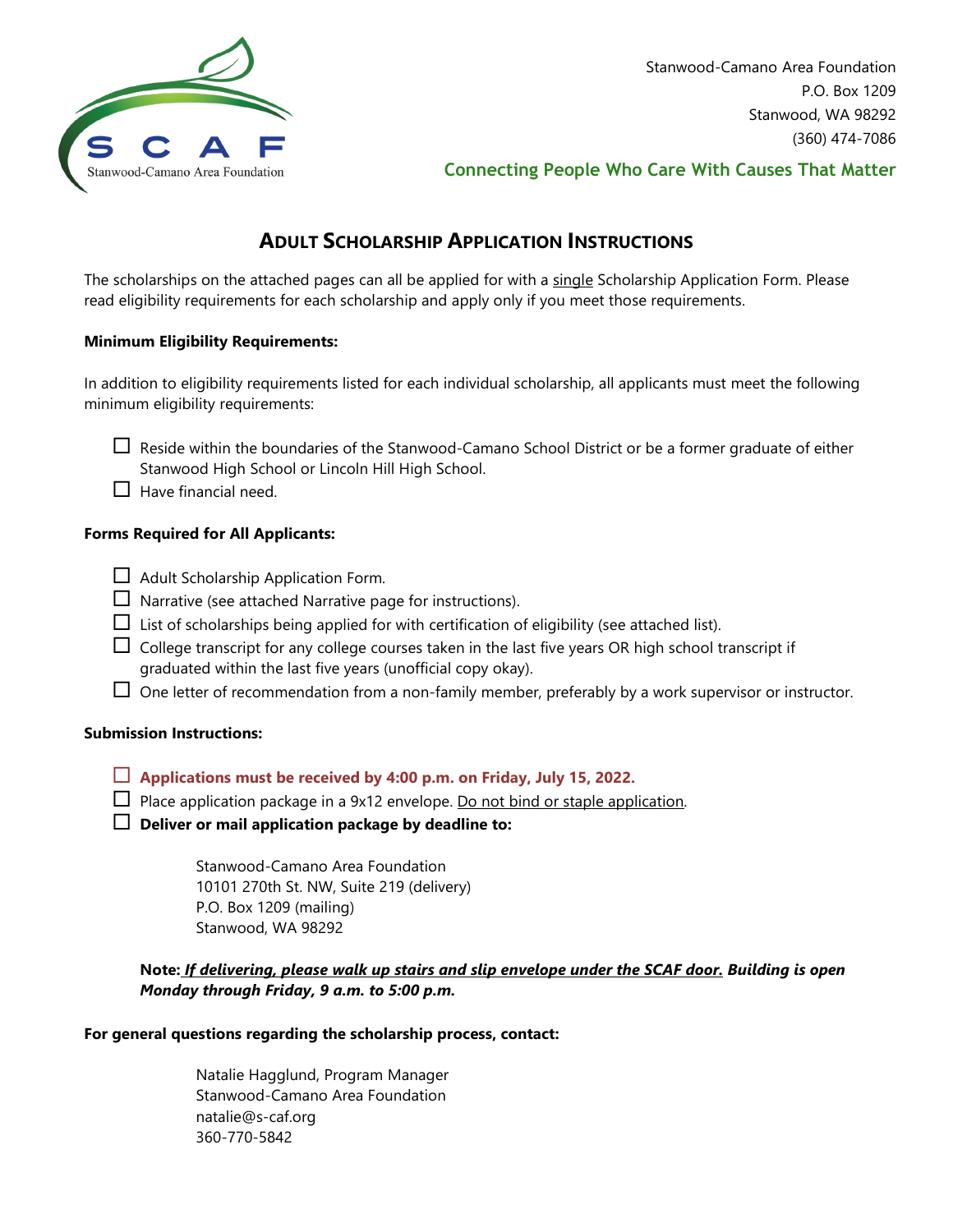

**Connecting People Who Care With Causes That Matter**

# **ADULT SCHOLARSHIP APPLICATION FORM**

| $\Box$ I live within the boundaries of the Stanwood-Camano School District |
|----------------------------------------------------------------------------|
| $\Box$ I graduated from Stanwood High School or Lincoln Hill High School   |
|                                                                            |
|                                                                            |

### **NARRATIVE**

Attach a short narrative introducing yourself and explaining what the funds requested would enable you to achieve. Total narrative should be between 1 and 2 double-spaced pages and should address the following:

#### **Career Goals:**

- Briefly describe your current career goals.
- What is your plan to complete your proposed course of study?
- Where do you see yourself five years after completing your course of study?
- Why should you be selected as a scholarship recipient?
- Briefly describe your need for financial support from the Foundation.

#### **College or Vocational School:**

- Provide a website link, brochure, or information from another source that describes the course of study to be funded by this scholarship. Include course title, length, and cost.
- How will this course of study help you meet your career goals as stated above?

#### **Optional:**

● Describe any unusual family, financial or personal circumstances that have affected your ability to continue your education.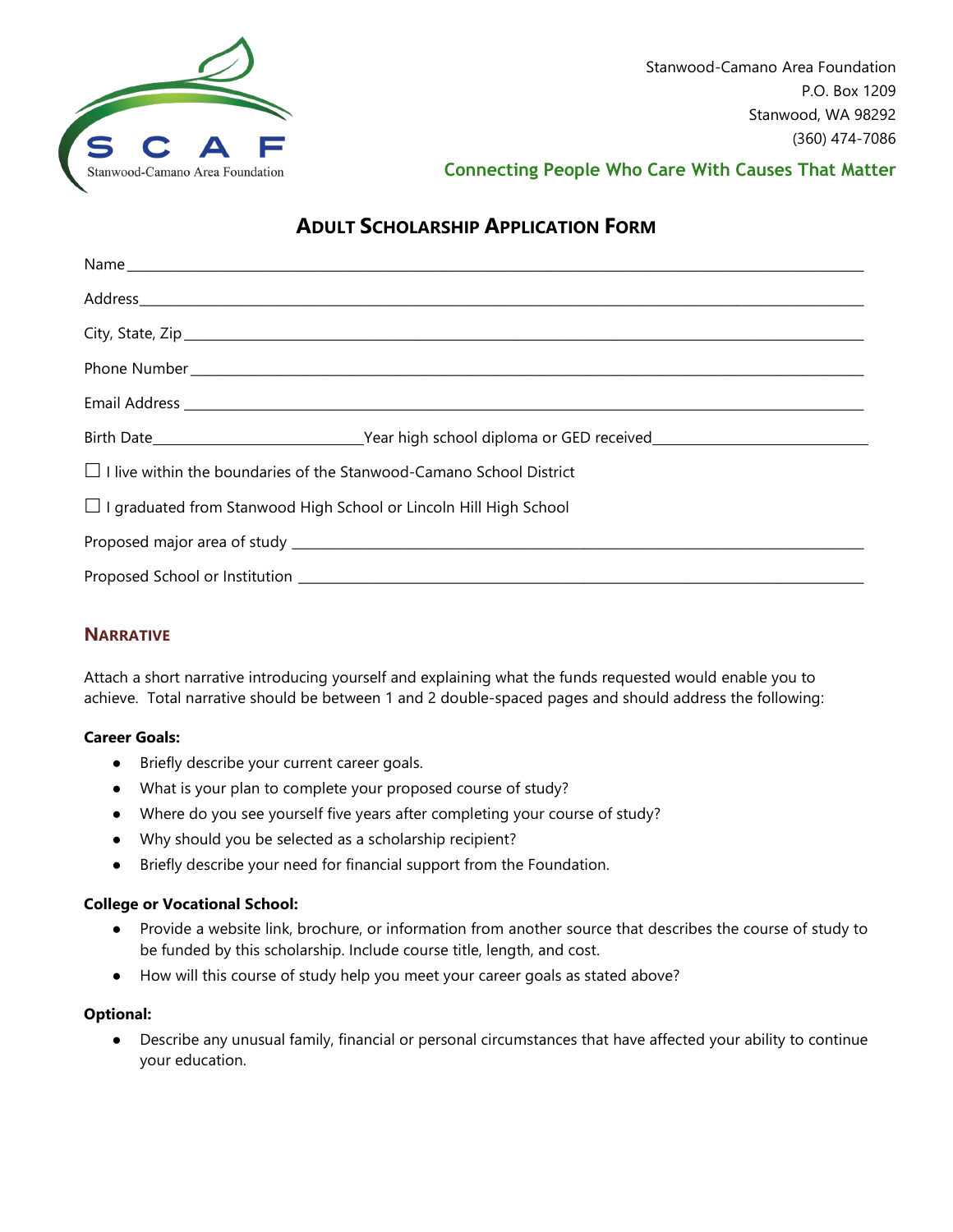

Stanwood-Camano Area Foundation P.O. Box 1209 Stanwood, WA 98292 (360) 474-7086

**Connecting People Who Care With Causes That Matter**

**NARRATIVE**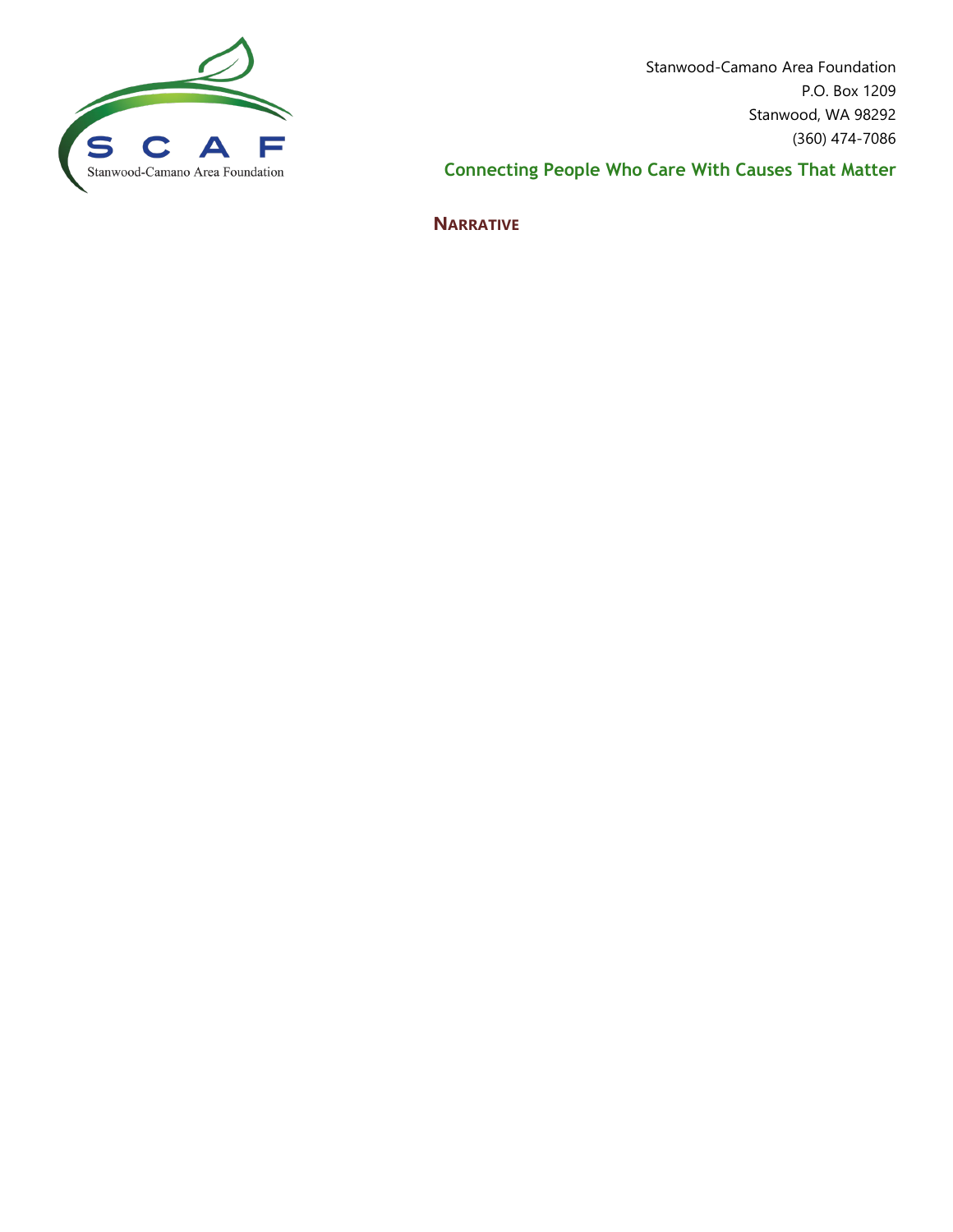Stanwood, WA 98292 (360) 474-7086

**Connecting People Who Care With Causes That Matter**

Stanwood-Camano Area Foundation

P.O. Box 1209

# **2022 ADULT SCHOLARSHIP LISTING**

### **Cheryle Jett-Boge Memorial Veterinary Scholarship 1 scholarship @ \$1,000**

**Eligibility Requirements:** Currently working in a Veterinary Clinic or with animals. Funds to be used for classes, workshops, or further training related to animal care.

 $\square$  I meet eligibility requirements. (Briefly describe eligibility below.)

### **Cheryle Jett-Boge Memorial Fire Sciences Scholarship 1 scholarship @ \$1,000**

**Eligibility Requirements:** Currently working at Fire Station or as EMT. Funds to be used for classes, workshops, or further training related to Fire Sciences or EMT.

 $\Box$  I meet eligibility requirements. (Briefly describe eligibility below.)

**Eligibility Requirements:** Must be 21 years of age or older.

 $\square$  I meet eligibility requirements.

#### **Hallie Price Visual Arts Scholarship varies**

**Eligibility Requirements:** Demonstrated artistic ability and commitment in the area of visual arts (such as painting, drawing, interior design, landscape architecture, photography, pottery, sculpture, etc.) **Different Application Required:** Download at http://s-caf.org/adult\_scholarships

### **Kathy Peebler Caregiver Scholarship in memory of Katherine Jones 1 scholarship @ \$1,000**

**Eligibility Requirements:** Must be 21 years of age or over, pursuing caregiving of elders (including but not limited to nursing, medicine, nurse's aide, and home health care).

 $\Box$  I meet eligibility requirements. (Briefly describe eligibility below.)

#### **Kathy Peebler Caregiver Scholarship in memory of Palmer Sather 1 scholarship @ \$1,000**

**Eligibility Requirements:** Must be 21 years of age or over, pursuing caregiving of elders (including but not limited to nursing, medicine, nurse's aide, and home health care).

 $\square$  I meet eligibility requirements. (Briefly describe eligibility below.)

#### **Gladys Heintz Memorial 1 to 2 scholarships @ \$500 to \$1000**

Stanwood-Camano Area Foundation